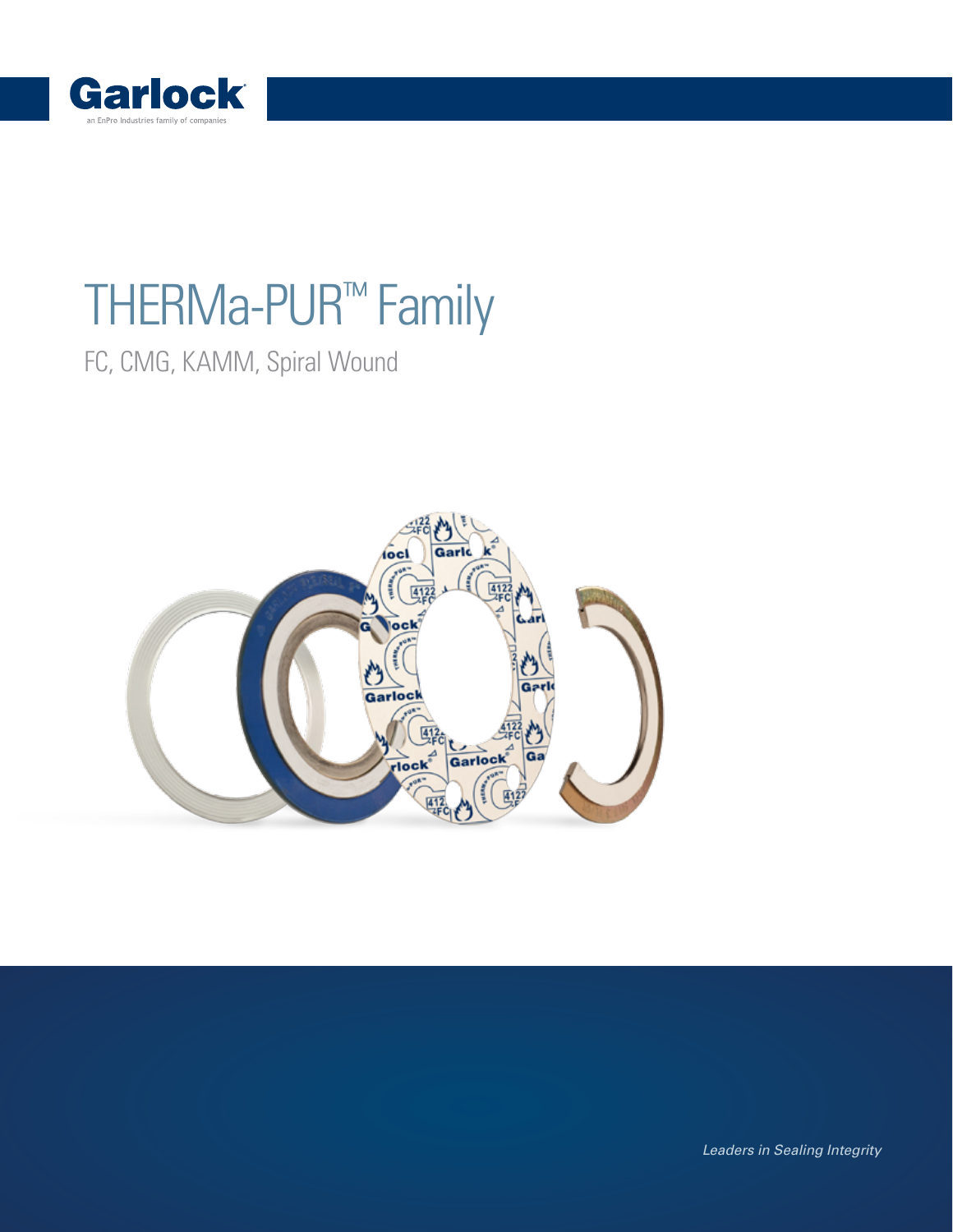# THERMa-PUR® Style 4122

### [FC,](https://www.garlock.com/en/products/4122-therma-pur-hi-temp-gaskets?utm_source=thurmapur-family&utm_medium=pdf&utm_content=pic&utm_campaign=std) [CMG](https://www.garlock.com/en/products/therphonic-4122-cmg-corrugated-metal-gasket?utm_source=thermapur-family&utm_medium=pdf&utm_content=cmg&utm_campaign=std), KAMM, Spiral Wound

THERMa-PUR® is designed for use in high temperature sealing applications. It is produced using an environmentally friendly solvent-free process and combines a unique formulation with Garlock's traditional quality.

THERMa-PUR® is yet another innovative Garlock sealing solution that provides more than just temperature resistance.

#### **VALUE & BENEFITS**

#### **Extreme Temperature**

» Able to withstand high temperature, whether continuous or in thermal cycling conditions

#### **Oxidation Resistance**

» Contains proprietary materials that provide improved weight loss characteristics over other high temperature solutions. (see graph)

#### **Hydrophobic Properties & Electrically Insulating (except spiral wound)**

» Resists water and provides electrical isolation thus reducing the possibility of corrosion between flanges made of dissimilar metals

#### **Easy Release from Flanges**

» Does not stick to flanges making removal of gaskets easy and fast

#### **Chemical Resistance**

» Proprietary fomulation is resistant to a broad range of chemicals: Titanium Tetrachloride, molton salts and other heavy oxidizers

#### **[Safer Handling \(4122-FC\)](https://www.garlock.com/en/products/4122-therma-pur-hi-temp-gaskets?utm_source=thurmapur-family&utm_medium=pdf&utm_content=product&utm_campaign=std)**

» Patent-pending fiber core makes gaskets safer to handle when compared to traditional high temperature gaskets with steel cores

#### **IDEAL FOR**

- » Marine and Land-based Exhaust Systems
- » Biomass Gasification Process
- » Oil and Gas Production
- » Mineral and Fertilizer Processing

#### **CONFIGURATIONS**

#### **Available in:**

- » Standard Flexseal Spiral Wound Configurations: RW/RWI/SW/SWI
- » [Standard Flexseal Spiral Wound Configurations with facing material on the winding](https://www.garlock.com/en/products/therma-pur-style-4122-spiral-wound?utm_source=thermapur-family&utm_medium=pdf&utm_content=pic&utm_campaign=std)  faces
- » Corrugated metal core
- » Serrated metal core
- » [Cut gasket](https://www.garlock.com/en/products/4122-therma-pur-hi-temp-gaskets?utm_source=thurmapur-family&utm_medium=pdf&utm_content=pic&utm_campaign=std)
- » Sheet

#### **SPIRAL WOUND SPECIFICATIONS**

| <b>Chemical Compatibility</b> | Please consult Applications Engineering |
|-------------------------------|-----------------------------------------|
| Temperature                   | Continuous Max. +1,832ºF (+1,000°C)     |
| Gasket Factor 'M'             | 3 O                                     |
| Gasket Factor 'Y'             | 10,000                                  |



Cut Gasket (4122-FC)



Garlock Flexseal® (4122-SW)



[Corrugated Metal Gasket](https://www.garlock.com/en/products/therphonic-4122-cmg-corrugated-metal-gasket?utm_source=thermapur-family&utm_medium=pdf&utm_content=pic&utm_campaign=std) (4122-CMG)



Kammprofile (4122-KAMM)

### **Garlock**

- » Incineration Process
- » Co-generation Systems
- » Turbochargers Equipment
- » Process Drying Equipment
- 
- 
-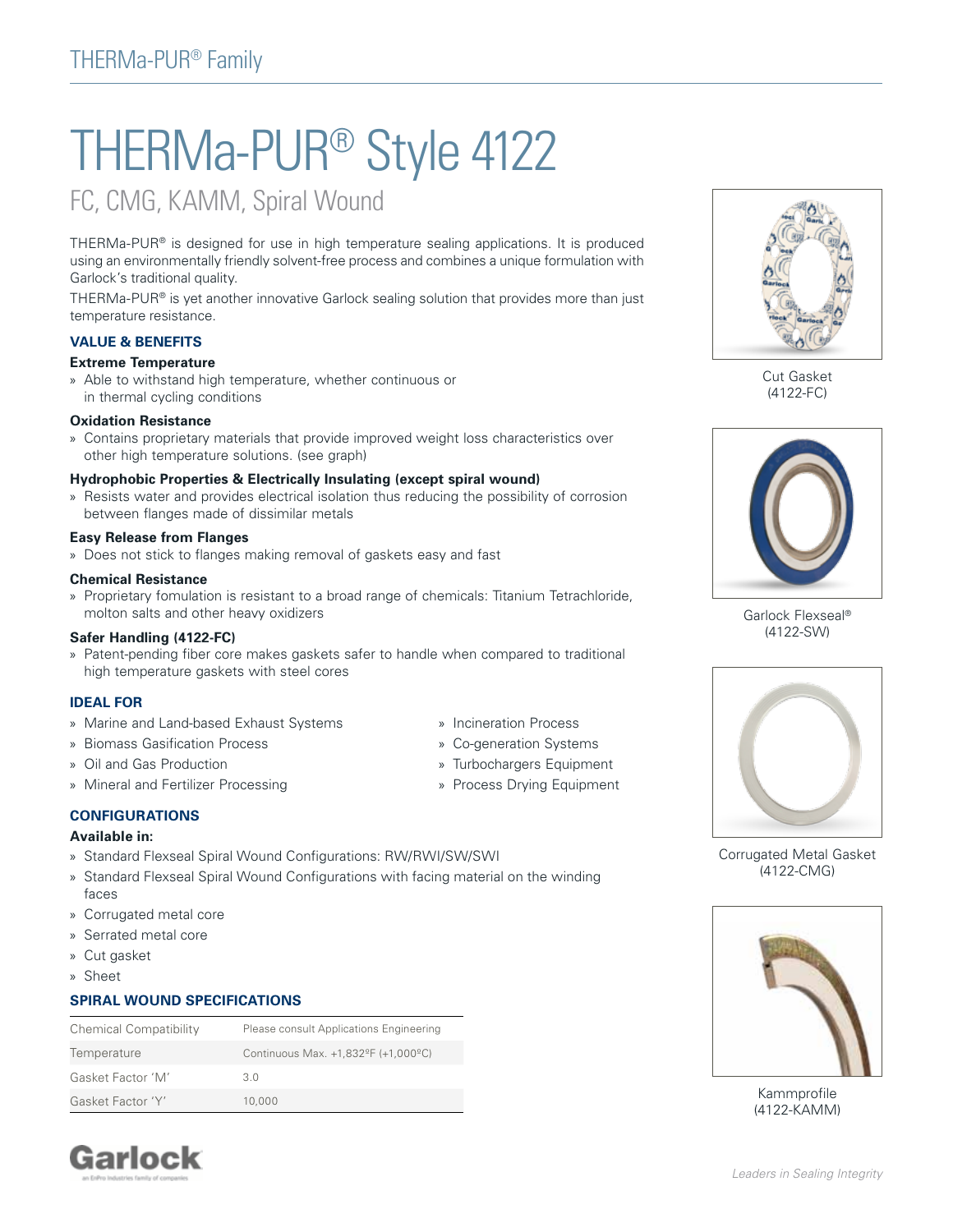#### **TYPICAL PHYSICAL PROPERTIES (FC, CMG, KAMM)**

| Temperature Continuous max.                                              |                                  | +1832°F (1000°C)                                              |
|--------------------------------------------------------------------------|----------------------------------|---------------------------------------------------------------|
| Pressure psig (bar)                                                      | 4122-FC<br>4122-CMG<br>4122-KAMM | 500 (34.5)<br>1000 (68.9)<br>Equal to flange rating           |
| $P \times T$ , max. <sup>2</sup><br>$psiq \times °F$ (bar $\times °C$ )  | 4122-FC<br>4122-CMG<br>4122-KAMM | 150,000 (5,100)<br>600,000 (21,500)<br>Equal to flange rating |
| Typical Physical Properties for 4122-FC*:<br><b>ASTM Test Method F36</b> |                                  |                                                               |
| Compressibility, range, %<br>Recovery %                                  |                                  | $35 - 45$<br>18                                               |
| ASTM F38<br>Creep Relaxation, %<br><b>ASTM F152</b>                      |                                  | 25                                                            |
| Tensile, w/insert, psi (N/mm <sup>2</sup> )<br><b>ASTM F1315</b>         |                                  | 1,200(8.3)                                                    |
| Density, lbs./ft <sup>3</sup> (grams/cm <sup>3</sup> )                   |                                  | 85 (1.36)                                                     |
| ASTM D149<br>Dielectric Properties, volts/mil.                           |                                  | 100                                                           |

NOTES:

1. Based on ANSI RF flanges at our preferred torque. When approaching maximum pressure, continuous operating<br>temperature, minimum temperature or 50% of maximum PxT, consult Garlock Engineering.

2.  $PxT = psig \times \frac{9F}{1}$  (bar  $x \frac{9C}{1}$ )

\* This is a general guide and should not be the sole means of selecting or rejecting this material. ASTM test results in<br>accordance with ASTM F-104; properties based on 1/16" (1.6mm) gasket thickness unless otherwise menti

#### **LOW WEIGHT LOSS**

THERMa-PUR® proprietary formulation resists oxidation and has improved weight loss property by almost 2X when compared to other high temp organic based gaskets such as graphite and vermiculite.



#### **OUT PERFORMS**

THERMa-PUR® out performed vermiculite based gaskets in laboratory testing<sup>†</sup>. THERMa-PUR® showed significantly less leakage even in extreme thermal cycling condition.







#### **Leakage Test with Thermal Cycling (Metallic Gasket)**